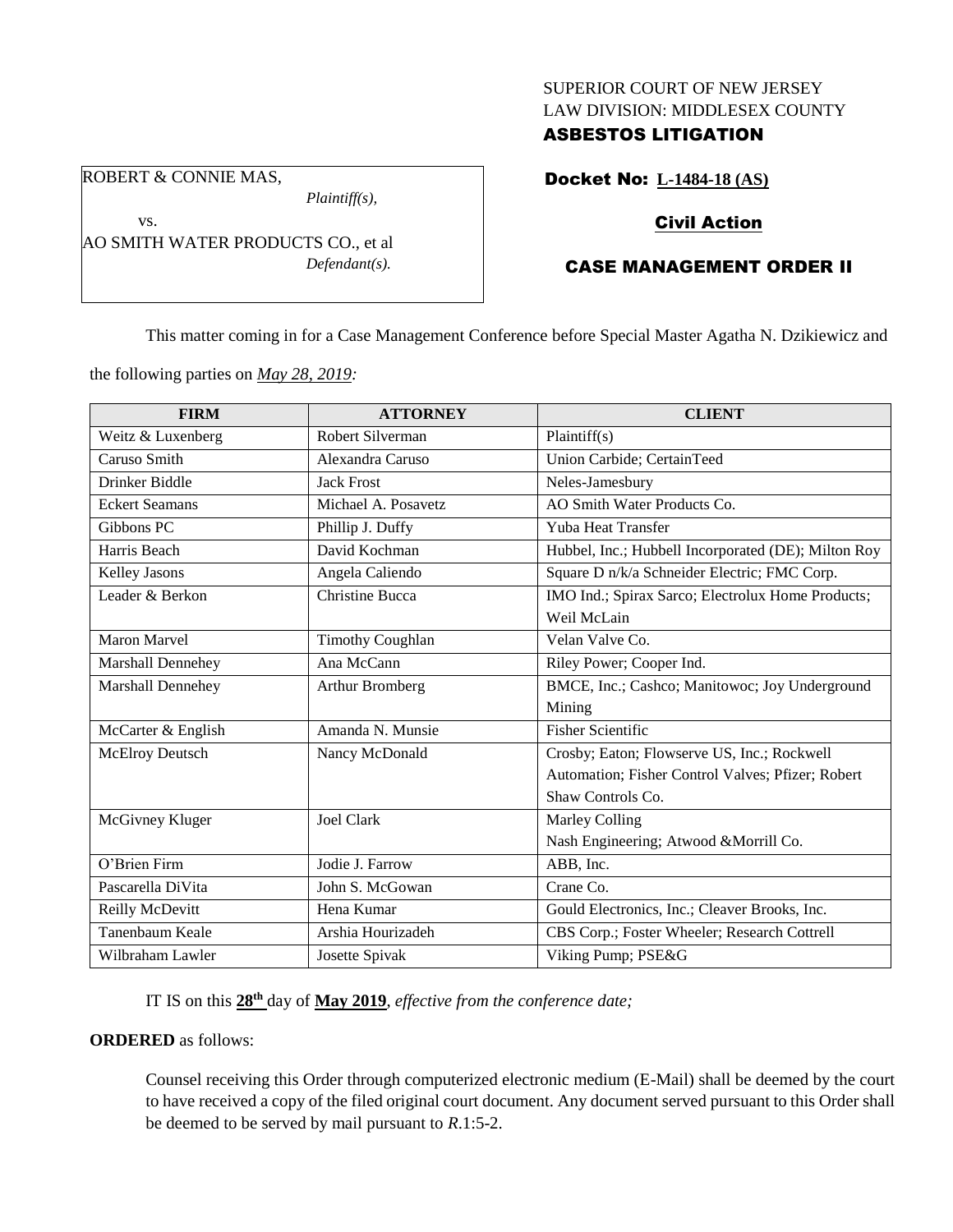Any jurisdictional motions must be filed in accordance with the Court Rules or be waived.

Any *forum non conveniens* motions must be filed as soon as practicable; once sufficient discovery is conducted so that the motion may be properly brought.

### **DISCOVERY**

| June 28, 2019   | Plaintiff and co-defendants shall serve answers to supplemental interrogatories and document<br>requests by this date. |
|-----------------|------------------------------------------------------------------------------------------------------------------------|
| August 30, 2019 | Depositions of corporate representatives of PSE&G and Fisher Controls shall be completed<br>by this date.              |

#### **EARLY SETTLEMENT**

| August 30, 2019 | Settlement demands shall be served on all counsel and the Special Master by this date. |  |
|-----------------|----------------------------------------------------------------------------------------|--|
|-----------------|----------------------------------------------------------------------------------------|--|

#### **MEDICAL EXPERT REPORT**

| June 28, 2019   | Plaintiff shall serve medical expert reports by this date.                                                                                                                                                                                               |
|-----------------|----------------------------------------------------------------------------------------------------------------------------------------------------------------------------------------------------------------------------------------------------------|
| June 28, 2019   | Upon request by defense counsel, plaintiff is to arrange for the transfer of pathology specimens<br>and x-rays, if any, by this date.                                                                                                                    |
| October 4, 2019 | Defendants shall identify its medical experts and serve medical reports, if any, by this date. In<br>addition, defendants shall notify plaintiff's counsel (as well as all counsel of record) of a<br>joinder in an expert medical defense by this date. |

### **LIABILITY EXPERT REPORTS**

June 28, 2019 Plaintiff shall identify its liability experts and serve liability expert reports by this date or waive any opportunity to rely on liability expert testimony.

October 4, 2019 Defendants shall identify its liability experts and serve liability expert reports, if any, by this date or waive any opportunity to rely on liability expert testimony.

#### **SUMMARY JUDGMENT MOTION PRACTICE**

- June 28, 2019 Plaintiff's counsel shall advise, in writing, of intent not to oppose motions by this date.
- July 19, 2019 Summary judgment motions shall be filed no later than this date.
- August 16, 2019 Last return date for summary judgment motions.

### **ECONOMIST EXPERT REPORTS**

- June 28, 2019 Plaintiff shall identify its expert economists and serve expert economist report(s), if any, by this date or waive any opportunity to rely on economic expert testimony.
- October 4, 2019 Defendants shall identify its expert economists and serve expert economist report(s), if any, by this date or waive any opportunity to rely on economic expert testimony.

 $\_$  , and the set of the set of the set of the set of the set of the set of the set of the set of the set of the set of the set of the set of the set of the set of the set of the set of the set of the set of the set of th